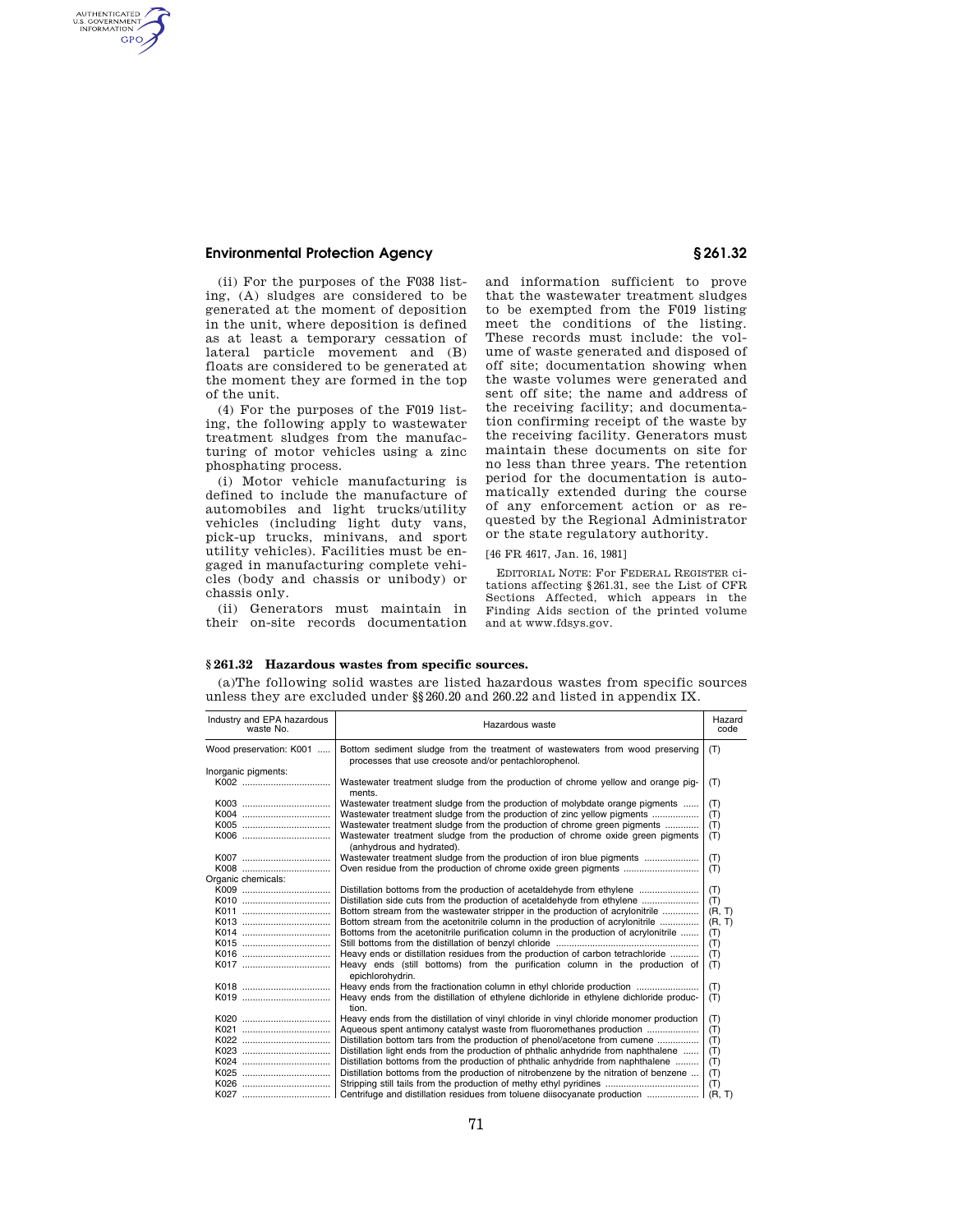## **§ 261.32 40 CFR Ch. I (7–1–11 Edition)**

| Industry and EPA hazardous<br>waste No. | Hazardous waste                                                                                                                                                                                                                                                                                                      | Hazard<br>code |
|-----------------------------------------|----------------------------------------------------------------------------------------------------------------------------------------------------------------------------------------------------------------------------------------------------------------------------------------------------------------------|----------------|
|                                         | Spent catalyst from the hydrochlorinator reactor in the production of 1,1,1-trichloro-<br>ethane.                                                                                                                                                                                                                    | (T)            |
| K029                                    | Waste from the product steam stripper in the production of 1,1,1-trichloroethane                                                                                                                                                                                                                                     | (T)            |
|                                         | Column bottoms or heavy ends from the combined production of trichloroethylene<br>and perchloroethylene.                                                                                                                                                                                                             | (T)            |
|                                         |                                                                                                                                                                                                                                                                                                                      | (T)            |
| K085                                    | Distillation or fractionation column bottoms from the production of chlorobenzenes                                                                                                                                                                                                                                   | (T)            |
| K093                                    | Distillation light ends from the production of phthalic anhydride from ortho-xylene                                                                                                                                                                                                                                  | (T)            |
| K094                                    | Distillation bottoms from the production of phthalic anhydride from ortho-xylene                                                                                                                                                                                                                                     | (T)            |
| K095                                    | Distillation bottoms from the production of 1,1,1-trichloroethane                                                                                                                                                                                                                                                    | (T)            |
| K096                                    | Heavy ends from the heavy ends column from the production of 1,1,1-trichloroethane                                                                                                                                                                                                                                   | (T)            |
|                                         | Process residues from aniline extraction from the production of aniline                                                                                                                                                                                                                                              | (T)            |
| K104                                    | Combined wastewater streams generated from nitrobenzene/aniline production                                                                                                                                                                                                                                           | (T)            |
| K105                                    | Separated aqueous stream from the reactor product washing step in the production<br>of chlorobenzenes.                                                                                                                                                                                                               | (T)            |
|                                         | Column bottoms from product separation from the production of 1,1-<br>dimethylhydrazine (UDMH) from carboxylic acid hydrazines.                                                                                                                                                                                      | (C,T)          |
| K108                                    | Condensed column overheads from product separation and condensed reactor vent<br>gases from the production of 1,1-dimethylhydrazine (UDMH) from carboxylic acid<br>hydrazides.                                                                                                                                       | (I,T)          |
| K109                                    | Spent filter cartridges from product purification from the production of 1,1-<br>dimethylhydrazine (UDMH) from carboxylic acid hydrazides.                                                                                                                                                                           | (T)            |
|                                         | Condensed column overheads from intermediate separation from the production of<br>1,1-dimethylhydrazine (UDMH) from carboxylic acid hydrazides.                                                                                                                                                                      | (T)            |
|                                         | Product washwaters from the production of dinitrotoluene via nitration of toluene                                                                                                                                                                                                                                    | (C,T)          |
|                                         | Reaction by-product water from the drying column in the production of<br>toluenediamine via hydrogenation of dinitrotoluene.                                                                                                                                                                                         | (T)            |
|                                         | Condensed liquid light ends from the purification of toluenediamine in the production<br>of toluenediamine via hydrogenation of dinitrotoluene.                                                                                                                                                                      | (T)            |
|                                         | Vicinals from the purification of toluenediamine in the production of toluenediamine<br>via hydrogenation of dinitrotoluene.                                                                                                                                                                                         | (T)            |
|                                         | Heavy ends from the purification of toluenediamine in the production of<br>toluenediamine via hydrogenation of dinitrotoluene.                                                                                                                                                                                       | (T)            |
|                                         | Organic condensate from the solvent recovery column in the production of toluene<br>diisocyanate via phosgenation of toluenediamine.                                                                                                                                                                                 | (T)            |
|                                         | Wastewater from the reactor vent gas scrubber in the production of ethylene<br>dibromide via bromination of ethene.                                                                                                                                                                                                  | (T)            |
|                                         | Spent adsorbent solids from purification of ethylene dibromide in the production of<br>ethylene dibromide via bromination of ethene.                                                                                                                                                                                 | (T)            |
| K136                                    | Still bottoms from the purification of ethylene dibromide in the production of ethylene<br>dibromide via bromination of ethene.                                                                                                                                                                                      | (T)            |
|                                         | Distillation bottoms from the production of alpha- (or methyl-) chlorinated toluenes,<br>ring-chlorinated toluenes, benzoyl chlorides, and compounds with mixtures of these<br>functional groups, (This waste does not include still bottoms from the distillation of<br>benzyl chloride.).                          | (T)            |
| K150                                    | Organic residuals, excluding spent carbon adsorbent, from the spent chlorine gas<br>and hydrochloric acid recovery processes associated with the production of alpha-<br>(or methyl-) chlorinated toluenes, ring-chlorinated toluenes, benzoyl chlorides, and<br>compounds with mixtures of these functional groups. | (T)            |
|                                         | Wastewater treatment sludges, excluding neutralization and biological sludges, gen-<br>erated during the treatment of wastewaters from the production of alpha- (or meth-<br>yl-) chlorinated toluenes, ring-chlorinated toluenes, benzoyl chlorides, and com-<br>pounds with mixtures of these functional groups.   | (T)            |
|                                         | Organic waste (including heavy ends, still bottoms, light ends, spent solvents, fil-<br>trates, and decantates) from the production of carbamates and carbamoyl oximes.<br>(This listing does not apply to wastes generated from the manufacture of 3-iodo-2-<br>propynyl n-butylcarbamate.).                        | (T)            |
|                                         | Wastewaters (including scrubber waters, condenser waters, washwaters, and separa-<br>tion waters) from the production of carbamates and carbamoyl oximes. (This listing<br>does not apply to wastes generated from the manufacture of 3-iodo-2-propynyl n-<br>butylcarbamate.).                                      | (T)            |
|                                         | Bag house dusts and filter/separation solids from the production of carbamates and<br>carbamoyl oximes. (This listing does not apply to wastes generated from the man-<br>ufacture of 3-iodo-2-propynyl n-butylcarbamate.).                                                                                          | (T)            |
| K159                                    |                                                                                                                                                                                                                                                                                                                      | (T)            |
|                                         | Purification solids (including filtration, evaporation, and centrifugation solids), bag<br>house dust and floor sweepings from the production of dithiocarbamate acids and<br>their salts. (This listing does not include K125 or K126.).                                                                            | (R,T)          |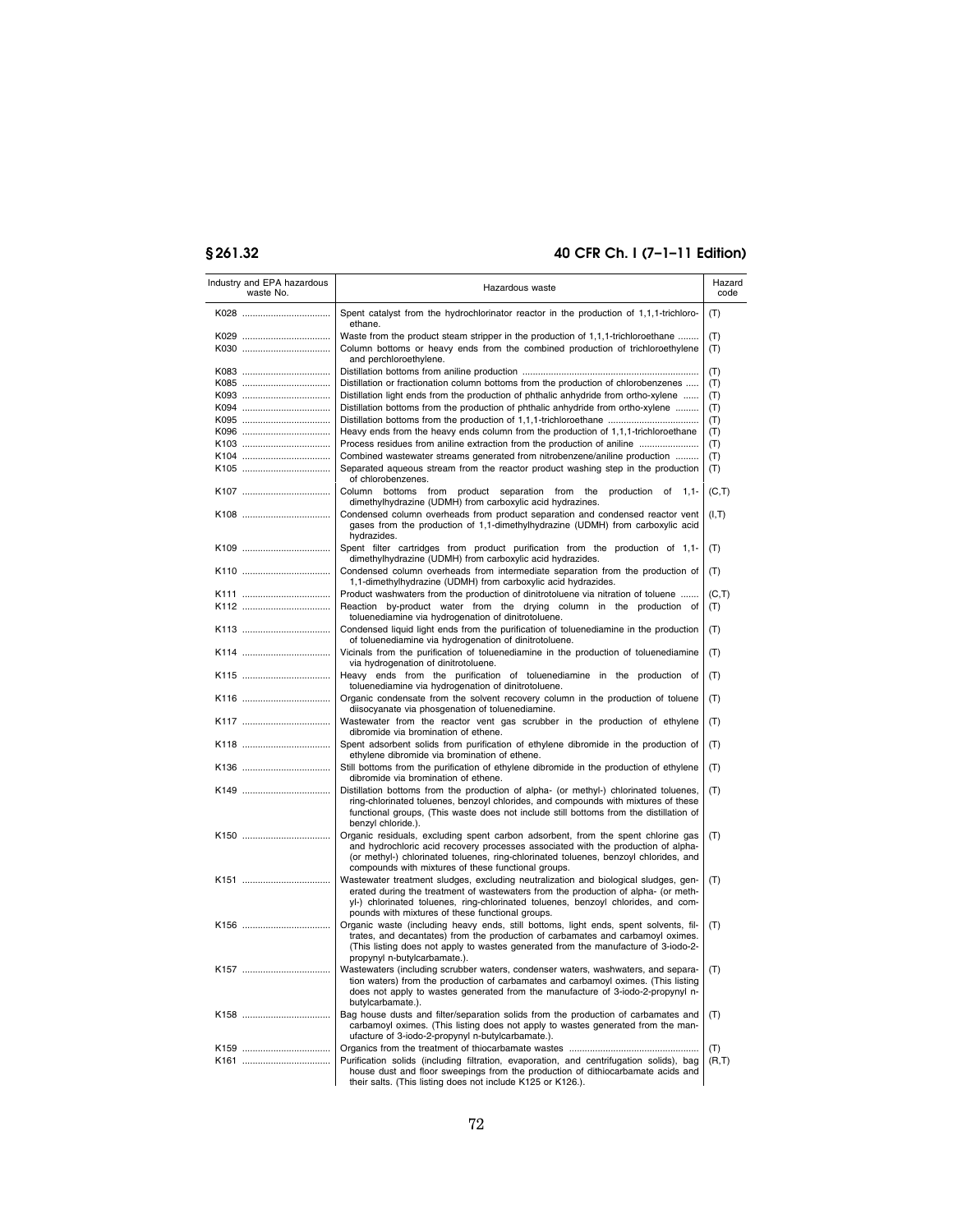| Industry and EPA hazardous<br>waste No. | Hazardous waste                                                                                                                                                                                                                                                                                                                                                                                                                                                                                                                                                                                                                                                                                                                                                                                                                                                                                                                                                                                                                                                                                                                                                                                                                                                                                                                                                                                                                                                                                                                                                                                                                                                                                                                                                                                                                                                                                                                                                                                                                                                                                                                                                                                                                                                                                                                                                                                                                                                                                                                                                                                                                                                                                                                                                                                                                                                                                                                                                     | Hazard<br>code    |
|-----------------------------------------|---------------------------------------------------------------------------------------------------------------------------------------------------------------------------------------------------------------------------------------------------------------------------------------------------------------------------------------------------------------------------------------------------------------------------------------------------------------------------------------------------------------------------------------------------------------------------------------------------------------------------------------------------------------------------------------------------------------------------------------------------------------------------------------------------------------------------------------------------------------------------------------------------------------------------------------------------------------------------------------------------------------------------------------------------------------------------------------------------------------------------------------------------------------------------------------------------------------------------------------------------------------------------------------------------------------------------------------------------------------------------------------------------------------------------------------------------------------------------------------------------------------------------------------------------------------------------------------------------------------------------------------------------------------------------------------------------------------------------------------------------------------------------------------------------------------------------------------------------------------------------------------------------------------------------------------------------------------------------------------------------------------------------------------------------------------------------------------------------------------------------------------------------------------------------------------------------------------------------------------------------------------------------------------------------------------------------------------------------------------------------------------------------------------------------------------------------------------------------------------------------------------------------------------------------------------------------------------------------------------------------------------------------------------------------------------------------------------------------------------------------------------------------------------------------------------------------------------------------------------------------------------------------------------------------------------------------------------------|-------------------|
| K181                                    | Wastewater treatment sludges from the production of ethylene dichloride or vinyl<br>chloride monomer (including sludges that result from commingled ethylene dichlo-<br>ride or vinyl chloride monomer wastewater and other wastewater), unless the<br>sludges meet the following conditions: (i) they are disposed of in a subtitle C or<br>non-hazardous landfill licensed or permitted by the state or federal government; (ii)<br>they are not otherwise placed on the land prior to final disposal; and (iii) the gener-<br>ator maintains documentation demonstrating that the waste was either disposed of<br>in an on-site landfill or consigned to a transporter or disposal facility that provided<br>a written commitment to dispose of the waste in an off-site landfill. Respondents in<br>any action brought to enforce the requirements of subtitle C must, upon a showing<br>by the government that the respondent managed wastewater treatment sludges<br>from the production of vinyl chloride monomer or ethylene dichloride, demonstrate<br>that they meet the terms of the exclusion set forth above. In doing so, they must<br>provide appropriate documentation (e.g., contracts between the generator and the<br>landfill owner/operator, invoices documenting delivery of waste to landfill, etc.) that<br>the terms of the exclusion were met.<br>Wastewater treatment sludges from the production of vinyl chloride monomer using<br>mercuric chloride catalyst in an acetylene-based process.<br>Nonwastewaters from the production of dyes and/or pigments<br>(including)<br>nonwastewaters commingled at the point of generation with nonwastewaters from<br>other processes) that, at the point of generation, contain mass loadings of any of<br>the constituents identified in paragraph (c) of this section that are equal to or great-<br>er than the corresponding paragraph (c) levels, as determined on a calendar year<br>basis. These wastes will not be hazardous if the nonwastewaters are: (i) disposed<br>in a Subtitle D landfill unit subject to the design criteria in §258.40, (ii) disposed in<br>a Subtitle C landfill unit subject to either § 264.301 or § 265.301, (iii) disposed in<br>other Subtitle D landfill units that meet the design criteria in §258.40, §264.301, or<br>§265.301, or (iv) treated in a combustion unit that is permitted under Subtitle C, or<br>an onsite combustion unit that is permitted under the Clean Air Act. For the pur-<br>poses of this listing, dyes and/or pigments production is defined in paragraph (b)(1)<br>of this section. Paragraph (d) of this section describes the process for dem-<br>onstrating that a facility's nonwastewaters are not K181. This listing does not apply<br>to wastes that are otherwise identified as hazardous under $\S$ § 261.21–261.24 and<br>261.31–261.33 at the point of generation. Also, the listing does not apply to wastes | (T)<br>(T)<br>(T) |
| Inorganic chemicals:                    | generated before any annual mass loading limit is met.                                                                                                                                                                                                                                                                                                                                                                                                                                                                                                                                                                                                                                                                                                                                                                                                                                                                                                                                                                                                                                                                                                                                                                                                                                                                                                                                                                                                                                                                                                                                                                                                                                                                                                                                                                                                                                                                                                                                                                                                                                                                                                                                                                                                                                                                                                                                                                                                                                                                                                                                                                                                                                                                                                                                                                                                                                                                                                              |                   |
| K071                                    | Brine purification muds from the mercury cell process in chlorine production, where<br>separately prepurified brine is not used.<br>Chlorinated hydrocarbon waste from the purification step of the diaphragm cell proc-                                                                                                                                                                                                                                                                                                                                                                                                                                                                                                                                                                                                                                                                                                                                                                                                                                                                                                                                                                                                                                                                                                                                                                                                                                                                                                                                                                                                                                                                                                                                                                                                                                                                                                                                                                                                                                                                                                                                                                                                                                                                                                                                                                                                                                                                                                                                                                                                                                                                                                                                                                                                                                                                                                                                            | (T)<br>(T)        |
|                                         | ess using graphite anodes in chlorine production.<br>Wastewater treatment sludge from the mercury cell process in chlorine production                                                                                                                                                                                                                                                                                                                                                                                                                                                                                                                                                                                                                                                                                                                                                                                                                                                                                                                                                                                                                                                                                                                                                                                                                                                                                                                                                                                                                                                                                                                                                                                                                                                                                                                                                                                                                                                                                                                                                                                                                                                                                                                                                                                                                                                                                                                                                                                                                                                                                                                                                                                                                                                                                                                                                                                                                               | (T)               |
|                                         | Baghouse filters from the production of antimony oxide, including filters from the pro-<br>duction of intermediates (e.g., antimony metal or crude antimony oxide).                                                                                                                                                                                                                                                                                                                                                                                                                                                                                                                                                                                                                                                                                                                                                                                                                                                                                                                                                                                                                                                                                                                                                                                                                                                                                                                                                                                                                                                                                                                                                                                                                                                                                                                                                                                                                                                                                                                                                                                                                                                                                                                                                                                                                                                                                                                                                                                                                                                                                                                                                                                                                                                                                                                                                                                                 | (E)               |
|                                         | Slag from the production of antimony oxide that is speculatively accumulated or dis-<br>posed, including slag from the production of intermediates (e.g., antimony metal or<br>crude antimony oxide).                                                                                                                                                                                                                                                                                                                                                                                                                                                                                                                                                                                                                                                                                                                                                                                                                                                                                                                                                                                                                                                                                                                                                                                                                                                                                                                                                                                                                                                                                                                                                                                                                                                                                                                                                                                                                                                                                                                                                                                                                                                                                                                                                                                                                                                                                                                                                                                                                                                                                                                                                                                                                                                                                                                                                               | (T)               |
|                                         | Residues from manufacturing and manufacturing-site storage of ferric chloride from<br>acids formed during the production of titanium dioxide using the chloride-ilmenite<br>process.                                                                                                                                                                                                                                                                                                                                                                                                                                                                                                                                                                                                                                                                                                                                                                                                                                                                                                                                                                                                                                                                                                                                                                                                                                                                                                                                                                                                                                                                                                                                                                                                                                                                                                                                                                                                                                                                                                                                                                                                                                                                                                                                                                                                                                                                                                                                                                                                                                                                                                                                                                                                                                                                                                                                                                                | (T)               |
| Pesticides:                             |                                                                                                                                                                                                                                                                                                                                                                                                                                                                                                                                                                                                                                                                                                                                                                                                                                                                                                                                                                                                                                                                                                                                                                                                                                                                                                                                                                                                                                                                                                                                                                                                                                                                                                                                                                                                                                                                                                                                                                                                                                                                                                                                                                                                                                                                                                                                                                                                                                                                                                                                                                                                                                                                                                                                                                                                                                                                                                                                                                     |                   |
|                                         | By-product salts generated in the production of MSMA and cacodylic acid                                                                                                                                                                                                                                                                                                                                                                                                                                                                                                                                                                                                                                                                                                                                                                                                                                                                                                                                                                                                                                                                                                                                                                                                                                                                                                                                                                                                                                                                                                                                                                                                                                                                                                                                                                                                                                                                                                                                                                                                                                                                                                                                                                                                                                                                                                                                                                                                                                                                                                                                                                                                                                                                                                                                                                                                                                                                                             | (T)               |
|                                         | Wastewater and scrub water from the chlorination of cyclopentadiene in the produc-<br>tion of chlordane.                                                                                                                                                                                                                                                                                                                                                                                                                                                                                                                                                                                                                                                                                                                                                                                                                                                                                                                                                                                                                                                                                                                                                                                                                                                                                                                                                                                                                                                                                                                                                                                                                                                                                                                                                                                                                                                                                                                                                                                                                                                                                                                                                                                                                                                                                                                                                                                                                                                                                                                                                                                                                                                                                                                                                                                                                                                            | (T)<br>(T)        |
|                                         | Filter solids from the filtration of hexachlorocyclopentadiene in the production of<br>chlordane.                                                                                                                                                                                                                                                                                                                                                                                                                                                                                                                                                                                                                                                                                                                                                                                                                                                                                                                                                                                                                                                                                                                                                                                                                                                                                                                                                                                                                                                                                                                                                                                                                                                                                                                                                                                                                                                                                                                                                                                                                                                                                                                                                                                                                                                                                                                                                                                                                                                                                                                                                                                                                                                                                                                                                                                                                                                                   | (T)               |
|                                         | Wastewater treatment sludges generated in the production of creosote                                                                                                                                                                                                                                                                                                                                                                                                                                                                                                                                                                                                                                                                                                                                                                                                                                                                                                                                                                                                                                                                                                                                                                                                                                                                                                                                                                                                                                                                                                                                                                                                                                                                                                                                                                                                                                                                                                                                                                                                                                                                                                                                                                                                                                                                                                                                                                                                                                                                                                                                                                                                                                                                                                                                                                                                                                                                                                | (T)               |
|                                         | Still bottoms from toluene reclamation distillation in the production of disulfoton                                                                                                                                                                                                                                                                                                                                                                                                                                                                                                                                                                                                                                                                                                                                                                                                                                                                                                                                                                                                                                                                                                                                                                                                                                                                                                                                                                                                                                                                                                                                                                                                                                                                                                                                                                                                                                                                                                                                                                                                                                                                                                                                                                                                                                                                                                                                                                                                                                                                                                                                                                                                                                                                                                                                                                                                                                                                                 | (T)               |
| K037                                    |                                                                                                                                                                                                                                                                                                                                                                                                                                                                                                                                                                                                                                                                                                                                                                                                                                                                                                                                                                                                                                                                                                                                                                                                                                                                                                                                                                                                                                                                                                                                                                                                                                                                                                                                                                                                                                                                                                                                                                                                                                                                                                                                                                                                                                                                                                                                                                                                                                                                                                                                                                                                                                                                                                                                                                                                                                                                                                                                                                     | (T)               |
| K038                                    |                                                                                                                                                                                                                                                                                                                                                                                                                                                                                                                                                                                                                                                                                                                                                                                                                                                                                                                                                                                                                                                                                                                                                                                                                                                                                                                                                                                                                                                                                                                                                                                                                                                                                                                                                                                                                                                                                                                                                                                                                                                                                                                                                                                                                                                                                                                                                                                                                                                                                                                                                                                                                                                                                                                                                                                                                                                                                                                                                                     | (T)               |
|                                         | Filter cake from the filtration of diethylphosphorodithioic acid in the production of<br>phorate.                                                                                                                                                                                                                                                                                                                                                                                                                                                                                                                                                                                                                                                                                                                                                                                                                                                                                                                                                                                                                                                                                                                                                                                                                                                                                                                                                                                                                                                                                                                                                                                                                                                                                                                                                                                                                                                                                                                                                                                                                                                                                                                                                                                                                                                                                                                                                                                                                                                                                                                                                                                                                                                                                                                                                                                                                                                                   | (T)               |
|                                         |                                                                                                                                                                                                                                                                                                                                                                                                                                                                                                                                                                                                                                                                                                                                                                                                                                                                                                                                                                                                                                                                                                                                                                                                                                                                                                                                                                                                                                                                                                                                                                                                                                                                                                                                                                                                                                                                                                                                                                                                                                                                                                                                                                                                                                                                                                                                                                                                                                                                                                                                                                                                                                                                                                                                                                                                                                                                                                                                                                     | (T)               |
|                                         | Heavy ends or distillation residues from the distillation of tetrachlorobenzene in the                                                                                                                                                                                                                                                                                                                                                                                                                                                                                                                                                                                                                                                                                                                                                                                                                                                                                                                                                                                                                                                                                                                                                                                                                                                                                                                                                                                                                                                                                                                                                                                                                                                                                                                                                                                                                                                                                                                                                                                                                                                                                                                                                                                                                                                                                                                                                                                                                                                                                                                                                                                                                                                                                                                                                                                                                                                                              | (T)<br>(T)        |
|                                         | production of 2,4,5-T.                                                                                                                                                                                                                                                                                                                                                                                                                                                                                                                                                                                                                                                                                                                                                                                                                                                                                                                                                                                                                                                                                                                                                                                                                                                                                                                                                                                                                                                                                                                                                                                                                                                                                                                                                                                                                                                                                                                                                                                                                                                                                                                                                                                                                                                                                                                                                                                                                                                                                                                                                                                                                                                                                                                                                                                                                                                                                                                                              |                   |
|                                         | Vacuum stripper discharge from the chlordane chlorinator in the production of                                                                                                                                                                                                                                                                                                                                                                                                                                                                                                                                                                                                                                                                                                                                                                                                                                                                                                                                                                                                                                                                                                                                                                                                                                                                                                                                                                                                                                                                                                                                                                                                                                                                                                                                                                                                                                                                                                                                                                                                                                                                                                                                                                                                                                                                                                                                                                                                                                                                                                                                                                                                                                                                                                                                                                                                                                                                                       | (T)<br>(T)        |
|                                         | chlordane.                                                                                                                                                                                                                                                                                                                                                                                                                                                                                                                                                                                                                                                                                                                                                                                                                                                                                                                                                                                                                                                                                                                                                                                                                                                                                                                                                                                                                                                                                                                                                                                                                                                                                                                                                                                                                                                                                                                                                                                                                                                                                                                                                                                                                                                                                                                                                                                                                                                                                                                                                                                                                                                                                                                                                                                                                                                                                                                                                          |                   |
|                                         |                                                                                                                                                                                                                                                                                                                                                                                                                                                                                                                                                                                                                                                                                                                                                                                                                                                                                                                                                                                                                                                                                                                                                                                                                                                                                                                                                                                                                                                                                                                                                                                                                                                                                                                                                                                                                                                                                                                                                                                                                                                                                                                                                                                                                                                                                                                                                                                                                                                                                                                                                                                                                                                                                                                                                                                                                                                                                                                                                                     | (T)               |
|                                         | Process wastewater (including supernates, filtrates, and washwaters) from the pro-<br>duction of ethylenebisdithiocarbamic acid and its salt.                                                                                                                                                                                                                                                                                                                                                                                                                                                                                                                                                                                                                                                                                                                                                                                                                                                                                                                                                                                                                                                                                                                                                                                                                                                                                                                                                                                                                                                                                                                                                                                                                                                                                                                                                                                                                                                                                                                                                                                                                                                                                                                                                                                                                                                                                                                                                                                                                                                                                                                                                                                                                                                                                                                                                                                                                       | (T)<br>(T)        |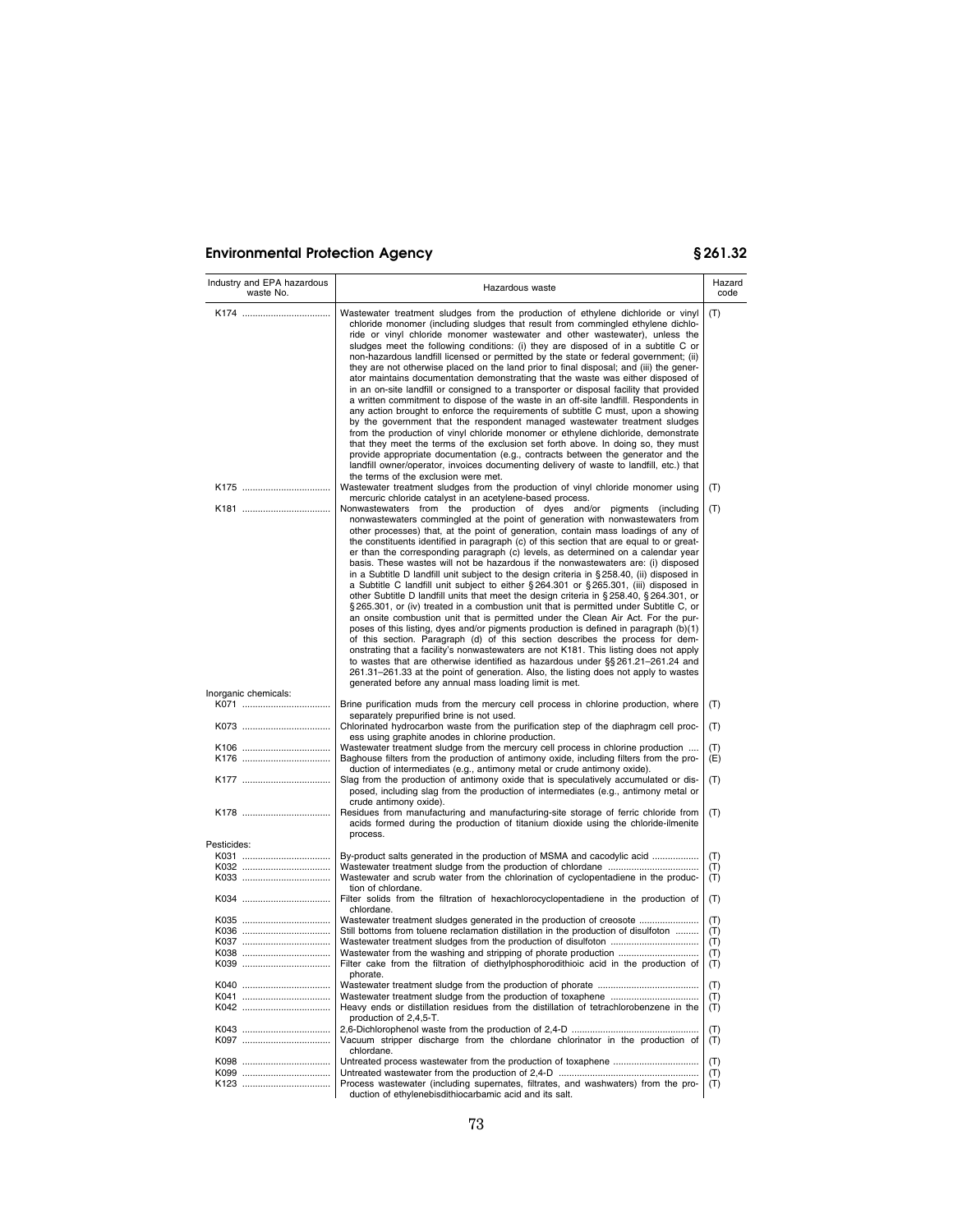## **§ 261.32 40 CFR Ch. I (7–1–11 Edition)**

| Industry and EPA hazardous<br>waste No. | Hazardous waste                                                                                                                                                                                                                                                                                                                                       | Hazard<br>code |  |
|-----------------------------------------|-------------------------------------------------------------------------------------------------------------------------------------------------------------------------------------------------------------------------------------------------------------------------------------------------------------------------------------------------------|----------------|--|
| K124                                    | Reactor vent scrubber water from the production of ethylenebisdithiocarbamic acid                                                                                                                                                                                                                                                                     | (C, T)         |  |
|                                         | and its salts.<br>Filtration, evaporation, and centrifugation solids from the production of                                                                                                                                                                                                                                                           | (T)            |  |
| K126                                    | ethylenebisdithiocarbamic acid and its salts.<br>Baghouse dust and floor sweepings in milling and packaging operations from the pro-<br>duction or formulation of ethylenebisdithiocarbamic acid and its salts.                                                                                                                                       |                |  |
|                                         | Wastewater from the reactor and spent sulfuric acid from the acid dryer from the pro-<br>duction of methyl bromide.                                                                                                                                                                                                                                   | (C, T)         |  |
|                                         | Spent absorbent and wastewater separator solids from the production of methyl bro-<br>mide.                                                                                                                                                                                                                                                           |                |  |
| Explosives:                             |                                                                                                                                                                                                                                                                                                                                                       |                |  |
|                                         | Wastewater treatment sludges from the manufacturing and processing of explosives                                                                                                                                                                                                                                                                      | (R)            |  |
| K046                                    | Spent carbon from the treatment of wastewater containing explosives<br>Wastewater treatment sludges from the manufacturing, formulation and loading of<br>lead-based initiating compounds.                                                                                                                                                            | (R)<br>(T)     |  |
|                                         |                                                                                                                                                                                                                                                                                                                                                       | (R)            |  |
| Petroleum refining:                     |                                                                                                                                                                                                                                                                                                                                                       |                |  |
| K048                                    | Dissolved air flotation (DAF) float from the petroleum refining industry                                                                                                                                                                                                                                                                              | (T)            |  |
| K049                                    |                                                                                                                                                                                                                                                                                                                                                       | (T)            |  |
|                                         | Heat exchanger bundle cleaning sludge from the petroleum refining industry                                                                                                                                                                                                                                                                            | (T)            |  |
| K051                                    |                                                                                                                                                                                                                                                                                                                                                       | (T)            |  |
| K052                                    | Crude oil storage tank sediment from petroleum refining operations                                                                                                                                                                                                                                                                                    | (T)            |  |
|                                         | Clarified slurry oil tank sediment and/or in-line filter/separation solids from petroleum<br>refining operations.                                                                                                                                                                                                                                     | (T)<br>(T)     |  |
|                                         | Spent Hydrotreating catalyst from petroleum refining operations, including quard beds<br>used to desulfurize feeds to other catalytic reactors (this listing does not include<br>inert support media).                                                                                                                                                | (I, T)         |  |
|                                         | Spent Hydrorefining catalyst from petroleum refining operations, including quard beds<br>used to desulfurize feeds to other catalytic reactors (this listing does not include<br>inert support media).                                                                                                                                                | (I, T)         |  |
| Iron and steel:                         |                                                                                                                                                                                                                                                                                                                                                       |                |  |
| K061<br>K062                            | Emission control dust/sludge from the primary production of steel in electric furnaces<br>Spent pickle liquor generated by steel finishing operations of facilities within the iron<br>and steel industry (SIC Codes 331 and 332).                                                                                                                    | (T)<br>(C,T)   |  |
| Primary aluminum:                       |                                                                                                                                                                                                                                                                                                                                                       |                |  |
|                                         |                                                                                                                                                                                                                                                                                                                                                       | (T)            |  |
| Secondary lead:<br>K069                 | Emission control dust/sludge from secondary lead smelting. (NOTE: This listing is<br>stayed administratively for sludge generated from secondary acid scrubber sys-<br>tems. The stay will remain in effect until further administrative action is taken. If<br>EPA takes further action effecting this stay, EPA will publish a notice of the action | (T)            |  |
|                                         | in the FEDERAL REGISTER).<br>Waste leaching solution from acid leaching of emission control dust/sludge from sec-<br>(T)<br>ondary lead smelting.                                                                                                                                                                                                     |                |  |
| Veterinary pharmaceuticals:             |                                                                                                                                                                                                                                                                                                                                                       |                |  |
| K084                                    | Wastewater treatment sludges generated during the production of veterinary pharma-<br>ceuticals from arsenic or organo-arsenic compounds.                                                                                                                                                                                                             | (T)            |  |
|                                         | Distillation tar residues from the distillation of aniline-based compounds in the pro-<br>(T)<br>duction of veterinary pharmaceuticals from arsenic or organo-arsenic compounds.                                                                                                                                                                      |                |  |
|                                         | Residue from the use of activated carbon for decolorization in the production of vet-<br>erinary pharmaceuticals from arsenic or organo-arsenic compounds.                                                                                                                                                                                            | (T)            |  |
| Ink formulation:                        |                                                                                                                                                                                                                                                                                                                                                       |                |  |
| K086                                    | Solvent washes and sludges, caustic washes and sludges, or water washes and                                                                                                                                                                                                                                                                           | (T)            |  |
|                                         | sludges from cleaning tubs and equipment used in the formulation of ink from pig-                                                                                                                                                                                                                                                                     |                |  |
|                                         | ments, driers, soaps, and stabilizers containing chromium and lead.                                                                                                                                                                                                                                                                                   |                |  |
| Coking:                                 |                                                                                                                                                                                                                                                                                                                                                       |                |  |
|                                         |                                                                                                                                                                                                                                                                                                                                                       | (T)            |  |
| K087                                    |                                                                                                                                                                                                                                                                                                                                                       | (T)            |  |
|                                         | Process residues from the recovery of coal tar, including, but not limited to, collecting<br>sump residues from the production of coke from coal or the recovery of coke by-                                                                                                                                                                          | (T)            |  |
|                                         | products produced from coal. This listing does not include K087 (decanter tank tar<br>sludges from coking operations).                                                                                                                                                                                                                                |                |  |
|                                         | Tar storage tank residues from the production of coke from coal or from the recovery                                                                                                                                                                                                                                                                  | (T)            |  |
|                                         | of coke by-products produced from coal.                                                                                                                                                                                                                                                                                                               |                |  |
|                                         | Process residues from the recovery of light oil, including, but not limited to, those<br>(T)<br>generated in stills, decanters, and wash oil recovery units from the recovery of                                                                                                                                                                      |                |  |
|                                         | coke by-products produced from coal.                                                                                                                                                                                                                                                                                                                  |                |  |
|                                         | Wastewater sump residues from light oil refining, including, but not limited to, inter-<br>cepting or contamination sump sludges from the recovery of coke by-products pro-<br>duced from coal.                                                                                                                                                       | (T)            |  |
|                                         | Residues from naphthalene collection and recovery operations from the recovery of<br>coke by-products produced from coal.                                                                                                                                                                                                                             | (T)            |  |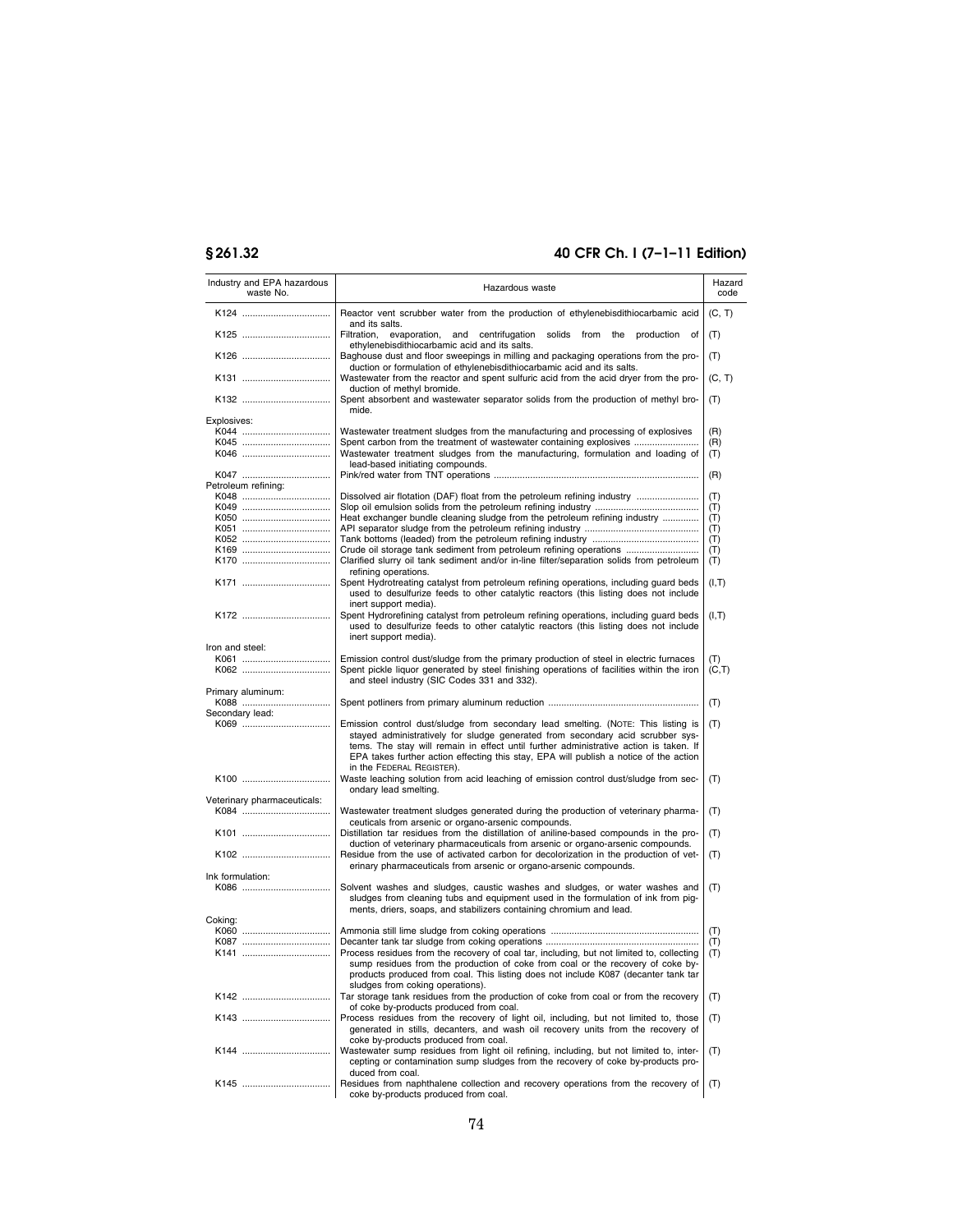| Industry and EPA hazardous<br>waste No. | Hazardous waste                                                                         | Hazard<br>code |
|-----------------------------------------|-----------------------------------------------------------------------------------------|----------------|
| K147<br>K <sub>148</sub>                | Residues from coal tar distillation, including but not limited to, still bottoms    (T) |                |

(b) *Listing Specific Definitions:* (1) For the purposes of the K181 listing, dyes and/or pigments production is defined to include manufacture of the following product classes: dyes, pigments, or FDA certified colors that are classified as azo, triarylmethane, perylene or anthraquinone classes. Azo products include azo, monoazo, diazo, triazo, polyazo, azoic, benzidine, and pyrazolone products. Triarylmethane products include both triarylmethane and triphenylmethane products. Wastes that are not generated at a dyes and/or pigments manufacturing site, such as wastes from the offsite use, formulation, and packaging of dyes and/or pigments, are not included in the K181 listing.

(c) *K181 Listing Levels.*  Nonwastewaters containing constituents in amounts equal to or exceeding the following levels during any calendar year are subject to the K181 listing, unless the conditions in the K181 listing are met.

| Constituent          | Chemical<br>abstracts<br>No. | Mass<br>levels<br>(kg/yr) |
|----------------------|------------------------------|---------------------------|
|                      | $62 - 53 - 3$                | 9.300                     |
|                      | $90 - 04 - 0$                | 110                       |
|                      | $106 - 47 - 8$               | 4.800                     |
|                      | $120 - 71 - 8$               | 660                       |
| 2,4-Dimethylaniline  | $95 - 68 - 1$                | 100                       |
| 1,2-Phenylenediamine | $95 - 54 - 5$                | 710                       |
| 1,3-Phenylenediamine | $108 - 45 - 2$               | 1.200                     |

(d) *Procedures for demonstrating that dyes and/or pigment nonwastewaters are not K181.* The procedures described in paragraphs  $(d)(1)-(d)(3)$  and  $(d)(5)$  of this section establish when nonwastewaters from the production of dyes/pigments would not be hazardous (these procedures apply to wastes that are not disposed in landfill units or treated in combustion units as specified in paragraph (a) of this section). If the nonwastewaters are disposed in landfill units or treated in combustion units as described in paragraph (a) of this section, then the nonwastewaters are not hazardous. In order to demonstrate that it is meeting the landfill

disposal or combustion conditions contained in the K181 listing description, the generator must maintain documentation as described in paragraph (d)(4) of this section.

(1) *Determination based on no K181 constituents.* Generators that have knowledge (e.g., knowledge of constituents in wastes based on prior sampling and analysis data and/or information about raw materials used, production processes used, and reaction and degradation products formed) that their wastes contain none of the K181 constituents (*see* paragraph (c) of this section) can use their knowledge to determine that their waste is not K181. The generator must document the basis for all such determinations on an annual basis and keep each annual documentation for three years.

(2) *Determination for generated quantities of 1,000 MT/yr or less for wastes that contain K181 constituents.* If the total annual quantity of dyes and/or pigment nonwastewaters generated is 1,000 metric tons or less, the generator can use knowledge of the wastes (e.g., knowledge of constituents in wastes based on prior analytical data and/or information about raw materials used, production processes used, and reaction and degradation products formed) to conclude that annual mass loadings for the K181 constituents are below the listing levels of paragraph (c) of this section. To make this determination, the generator must:

(i) Each year document the basis for determining that the annual quantity of nonwastewaters expected to be generated will be less than 1,000 metric tons.

(ii) Track the actual quantity of nonwastewaters generated from January 1 through December 31 of each year. If, at any time within the year, the actual waste quantity exceeds 1,000 metric tons, the generator must comply with the requirements of paragraph (d)(3) of this section for the remainder of the year.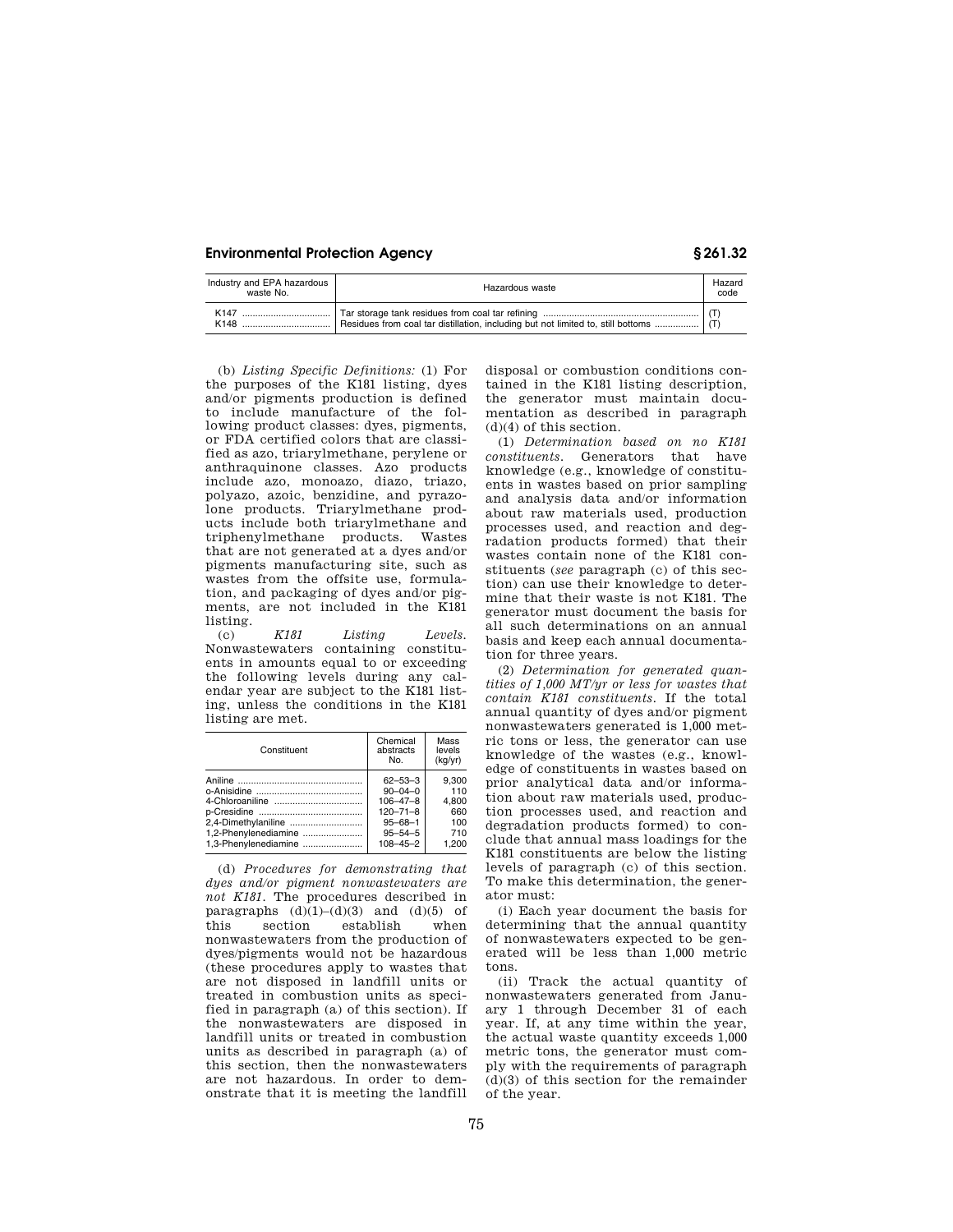(iii) Keep a running total of the K181 constituent mass loadings over the course of the calendar year.

(iv) Keep the following records on site for the three most recent calendar years in which the hazardous waste determinations are made:

(A) The quantity of dyes and/or pigment nonwastewaters generated.

(B) The relevant process information used.

(C) The calculations performed to determine annual total mass loadings for each K181 constituent in the nonwastewaters during the year.

(3) *Determination for generated quantities greater than 1,000 MT/yr for wastes that contain K181 constituents.* If the total annual quantity of dyes and/or pigment nonwastewaters generated is greater than 1,000 metric tons, the generator must perform all of the steps described in paragraphs  $((d)(3)(i)-(d)(3)(xi)$ of this section) in order to make a determination that its waste is not K181.

(i) Determine which K181 constituents (see paragraph (c) of this section) are reasonably expected to be present in the wastes based on knowledge of the wastes (e.g., based on prior sampling and analysis data and/or information about raw materials used, production processes used, and reaction and degradation products formed).

(ii) If 1,2-phenylenediamine is present in the wastes, the generator can use either knowledge or sampling and analysis procedures to determine the level of this constituent in the wastes. For determinations based on use of knowledge, the generator must comply with the procedures for using knowledge described in paragraph (d)(2) of this section and keep the records described in paragraph  $(d)(2)(iv)$  of this section. For determinations based on sampling and analysis, the generator must comply with the sampling and analysis and recordkeeping requirements described below in this section.

(iii) Develop a waste sampling and analysis plan (or modify an existing plan) to collect and analyze representative waste samples for the K181 constituents reasonably expected to be present in the wastes. At a minimum, the plan must include:

**§ 261.32 40 CFR Ch. I (7–1–11 Edition)** 

(A) A discussion of the number of samples needed to characterize the wastes fully;

(B) The planned sample collection method to obtain representative waste samples;

(C) A discussion of how the sampling plan accounts for potential temporal and spatial variability of the wastes.

(D) A detailed description of the test methods to be used, including sample preparation, clean up (if necessary), and determinative methods.

(iv) Collect and analyze samples in accordance with the waste sampling and analysis plan.

(A) The sampling and analysis must be unbiased, precise, and representative of the wastes.

(B) The analytical measurements must be sufficiently sensitive, accurate and precise to support any claim that the constituent mass loadings are below the listing levels of paragraph (c) of this section.

(v) Record the analytical results.

(vi) Record the waste quantity represented by the sampling and analysis results.

(vii) Calculate constituent-specific mass loadings (product of concentrations and waste quantity).

(viii) Keep a running total of the K181 constituent mass loadings over the course of the calendar year.

(ix) Determine whether the mass of any of the K181 constituents listed in paragraph (c) of this section generated between January 1 and December 31 of any year is below the K181 listing levels.

(x) Keep the following records on site for the three most recent calendar years in which the hazardous waste determinations are made:

(A) The sampling and analysis plan.

(B) The sampling and analysis results (including QA/QC data)

(C) The quantity of dyes and/or pigment nonwastewaters generated.

(D) The calculations performed to determine annual mass loadings.

(xi) Nonhazardous waste determinations must be conducted annually to verify that the wastes remain nonhazardous.

(A) The annual testing requirements are suspended after three consecutive successful annual demonstrations that